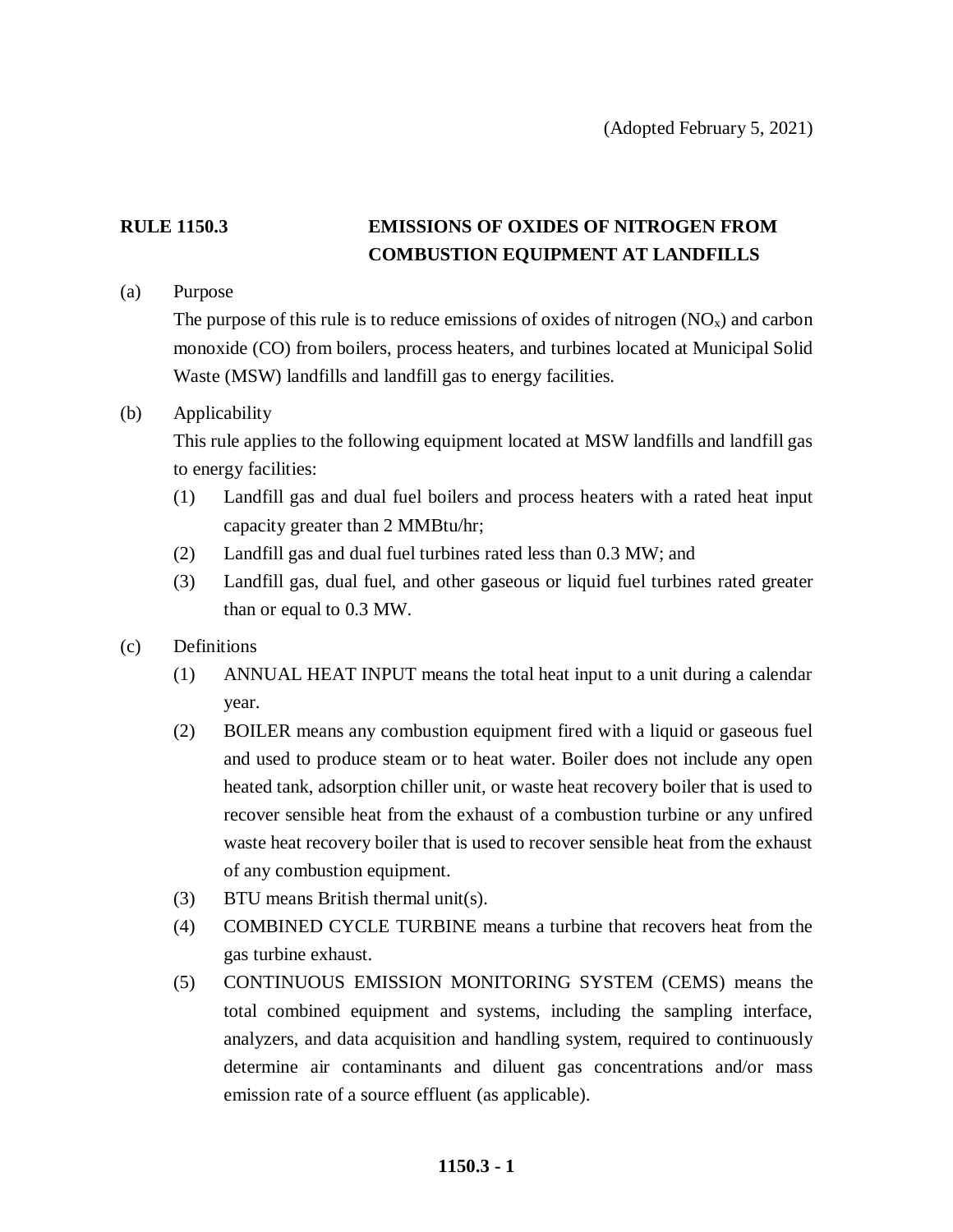- (c) (6) DUAL FUEL UNIT means any combustion equipment subject to this rule permitted to fire landfill gas and another fuel.
	- (7) LANDFILL GAS means any gas derived through a natural process from the decomposition of waste deposited in an MSW landfill.
	- (8) LANDFILL GAS TO ENERGY FACILITY means a facility that receives and processes landfill gas to generate electricity for sale.
	- (9) MUNICIPAL SOLID WASTE or MSW LANDFILL means an entire disposal facility in a contiguous geographical space where solid waste is placed in or on land. An MSW landfill may be active, inactive, or closed.
		- (A) Active MSW landfill means a Municipal Solid Waste landfill that has received solid waste on or after November 8, 1987.
		- (B) Inactive MSW landfill means a Municipal Solid Waste landfill that has not accepted solid waste after November 8, 1987 and subsequently no further solid waste disposal activity has been conducted within the disposal facility.
		- (C) Closed MSW landfill means a Municipal Solid Waste landfill that has ceased accepting solid waste for disposal and the closure was conducted in accordance with all applicable federal, state and local statutes, regulations, and ordinances in effect at the time of closure.
	- (10) NATURAL GAS means a mixture of gaseous hydrocarbons, with at least 80 percent methane by volume, and of pipeline quality, such as the gas sold or distributed by any utility company regulated by the California Public Utilities Commission.
	- (11) OXIDES OF NITROGEN (NOx) means nitric oxide and nitrogen dioxide. NO<sub>x</sub> emissions means the sum of nitric oxides and nitrogen dioxides emitted, collectively expressed as nitrogen dioxide emissions.
	- (12) POST-COMBUSTION CONTROL means air pollution control equipment which eliminates, reduces or controls the issuance of air contaminants after combustion.
	- (13) PROCESS HEATER means any combustion equipment fired with liquid and/or gaseous fuel and which transfers heat from combustion gases to water or process streams. Process Heater does not include any kiln or oven used for drying, curing, baking, cooking, calcining, or vitrifying; or any unfired waste heat recovery heater that is used to recover sensible heat from the exhaust of any combustion equipment.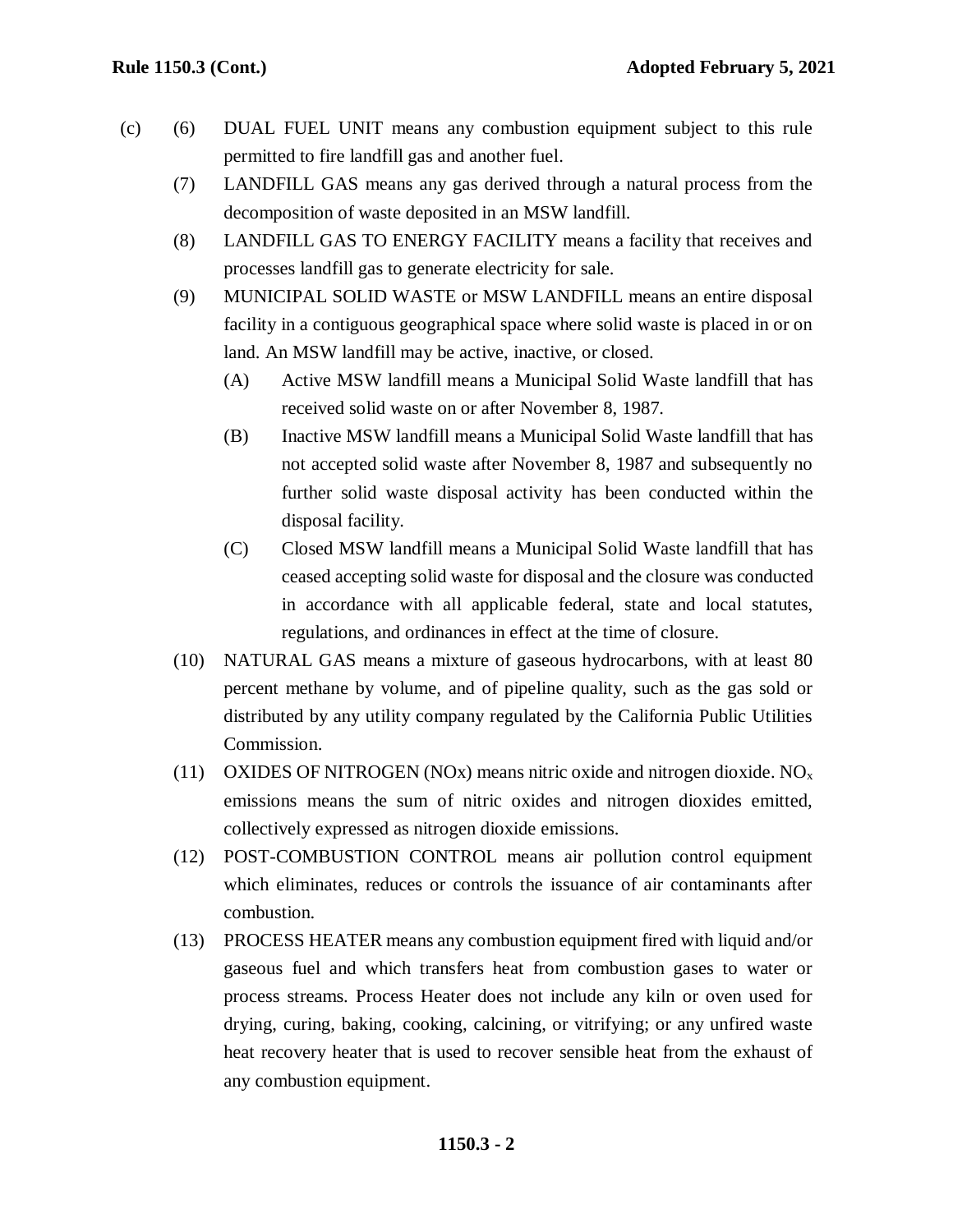- (c) (14) RATED HEAT INPUT CAPACITY means the heat input capacity as specified by the permit issued by the South Coast AQMD, or if not specified on the permit, as specified on the nameplate of the combustion unit. If the combustion unit has been altered or modified such that its maximum heat input is different than the heat input capacity specified on the nameplate, the new maximum heat input shall be considered as the rated heat input capacity. Heat input means the chemical heat released due to assumed complete combustion of fuel in a unit, using the higher heating value of the fuel. This does not include the sensible heat of incoming combustion air.
	- (15) RATING OF A TURBINE means the continuous MW (megawatt) rating or mechanical equivalent by a manufacturer for a turbine without including the increase in the turbine shaft output and/or the decrease in turbine fuel consumption by the addition of energy recovered from exhaust heat.
	- (16) SHUTDOWN meanstime period that begins when an operator reduces load and which ends in a period of zero fuel flow.
	- (17) SIMPLE CYCLE TURBINE means a turbine that does not recover heat from the combustion turbine exhaust gases to heat water or generate steam.
	- (18) SOLID WASTE means all decomposable and non-decomposable solid, semisolid and liquid wastes including garbage, trash, refuse, paper, rubbish, ashes, industrial waste, manure, vegetable or animal solid and semisolid waste.
	- (19) STARTUP means the time period that begins when a unit combusts fuel after a period of zero fuel flow and which ends when the unit reaches steady operating conditions and as applicable, when the emission control system reaches full operation.
	- (20) TUNING means adjusting, optimizing, rebalancing, or other similar operations to a unit or an associated control device. Tuning does not include normal operations to meet load fluctuations.
	- (21) TURBINE means any internal combustion equipment that burns liquid and/or gaseous fuel to create hot gas that expands to move a rotor assembly, with vanes or blades, to do work.
	- (22) TURBINE REPLACEMENT means installing new equipment with the same function in place of currently installed equipment. Replacement does not include turbine overhauls that do not trigger New Source Performance Standards requirements, and overhauls in which the original turbine unit returns to operation at the facility within 90 days.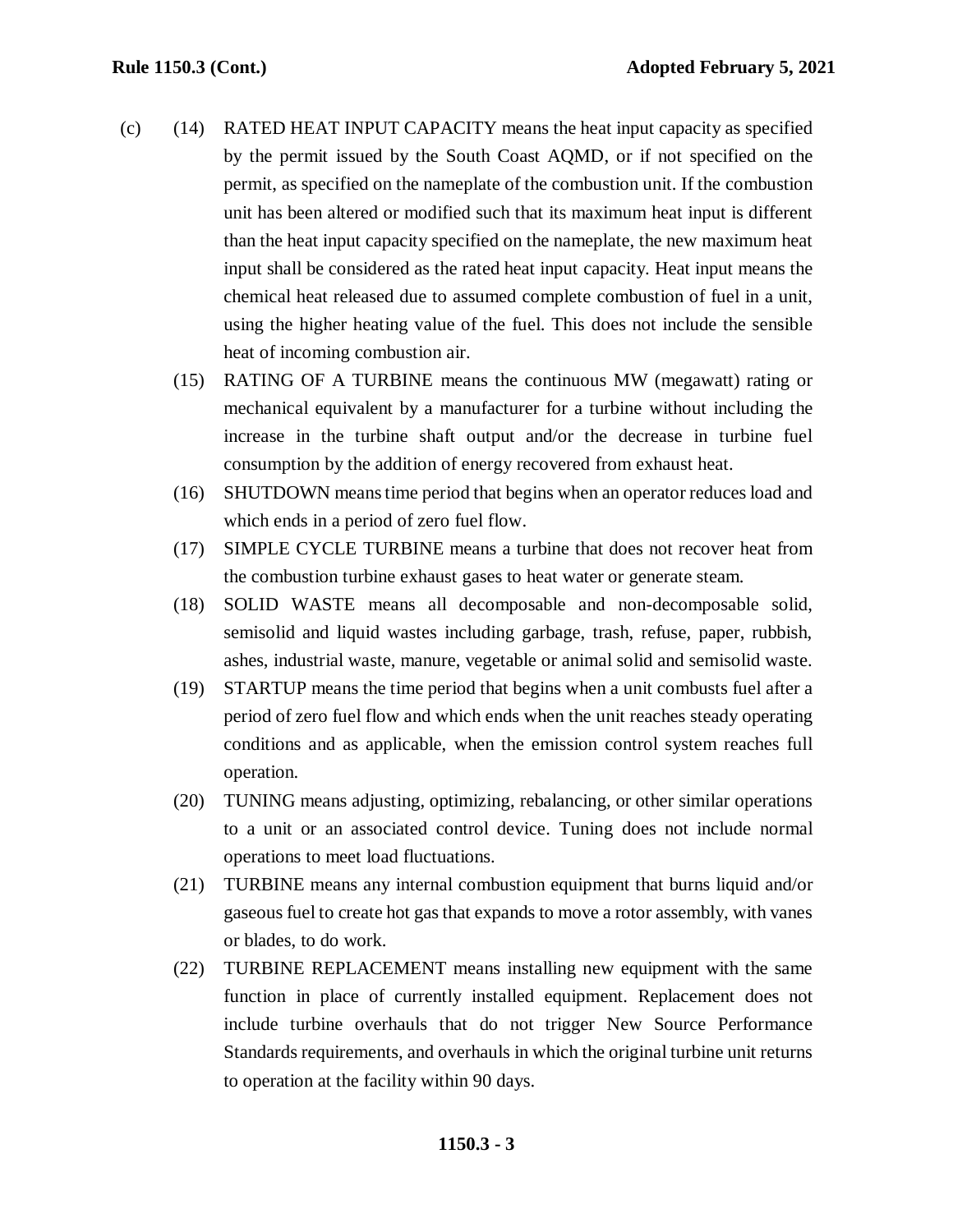- (c) (23) UNIT means a boiler, process heater, or turbine subject to this rule.
- (d) Emission Limits
	- (1) On and after the compliance date specified in Table 1, an owner or operator shall not operate a unit in a manner that discharges NOx or CO into the atmosphere in excess of the limits specified in Table 1, excluding start-up and shutdown periods as specified pursuant to paragraph (d)(5). Compliance with the emission limits in Table 1 shall be demonstrated with all applicable compliance tests as required by this rule.

| <b>BOILERS AND PROCESS HEATERS</b>           |                   |            |            |  |
|----------------------------------------------|-------------------|------------|------------|--|
| <b>Equipment Category</b>                    | <b>Compliance</b> | NOx        | CO         |  |
|                                              | <b>Schedule</b>   | $(ppmv)^1$ | $(ppmv)^1$ |  |
| Rated heat input capacity $> 2$ MMBtu/hr     | On and after      | 25         |            |  |
| and firing exclusively landfill gas or dual  | February 5,       |            |            |  |
| fuel simultaneously firing landfill gas and  | 2021              |            |            |  |
| natural gas                                  | On and after      | 9          | 400        |  |
|                                              | January 1, 2031   |            |            |  |
| Rated heat input capacity $> 2$ MMBtu/hr     | On and after      | 9          |            |  |
| and $<$ 75 MMBtu/hr and firing               | February 5,       |            |            |  |
| exclusively natural gas                      | 2021              |            |            |  |
| Rated heat input capacity $\geq$ 75 MMBtu/hr | On and after      | 5          |            |  |
| and firing exclusively natural gas           | February 5,       |            |            |  |
|                                              | 2021              |            |            |  |
| <b>TURBINES</b>                              |                   |            |            |  |
| <b>Equipment Category</b>                    | <b>Compliance</b> | NOx        | CO         |  |
|                                              | <b>Schedule</b>   | $(ppmv)^2$ | $(ppmv)^2$ |  |
| Rated output $< 0.3$ MW and firing           | On and after      | 9          |            |  |
| exclusively landfill gas or dual fuel        | February 5,       |            |            |  |
|                                              | 2021              |            |            |  |
| Rated output $\geq$ 0.3 MW with post-        | On and after      | 25         | 130        |  |
| combustion control and firing $\geq 75\%$    | February 5,       |            |            |  |
| landfill gas <sup>3</sup>                    | 2021              |            |            |  |

# **TABLE 1 NOx AND CO CONCENTRATION LIMITS**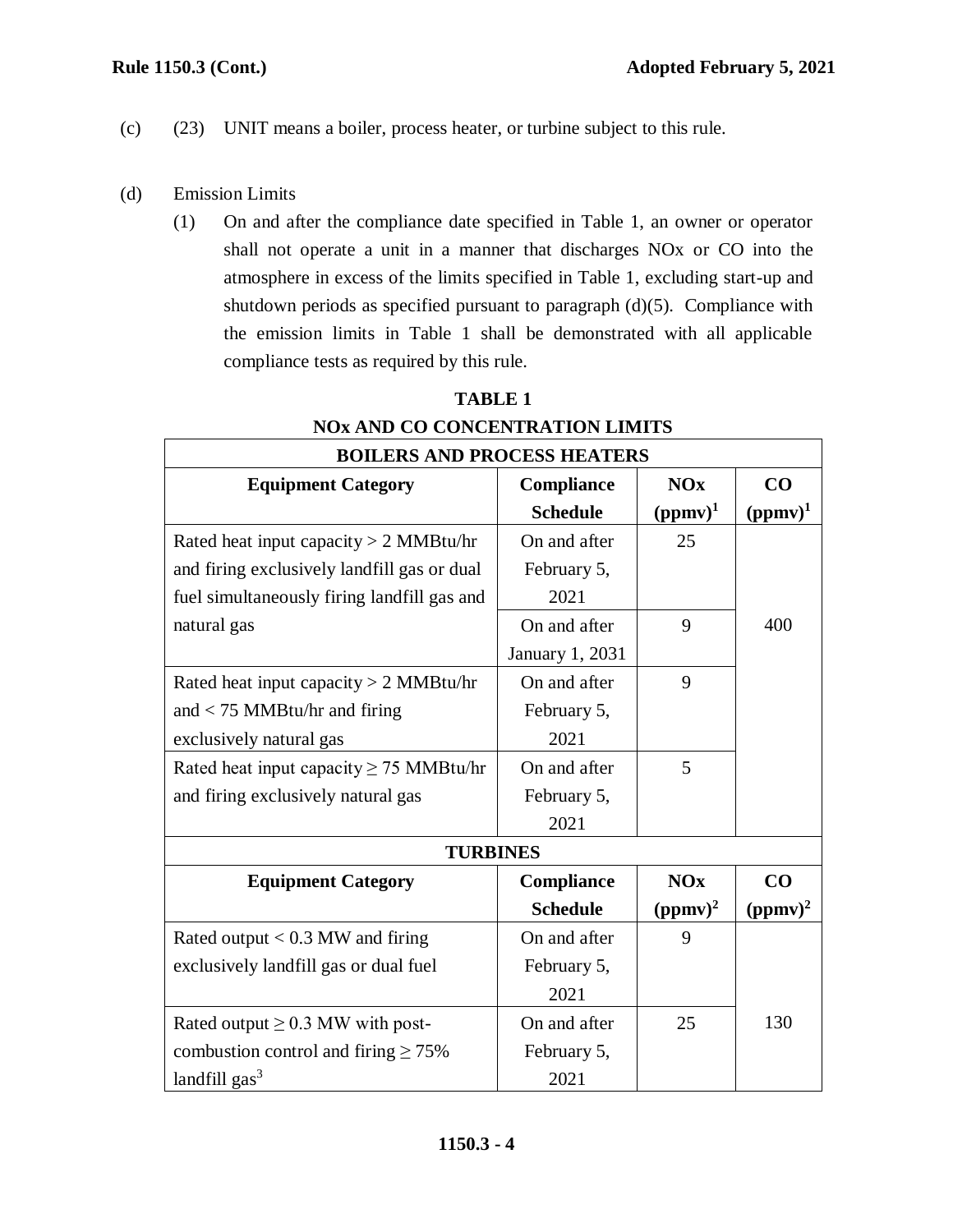| (d) | Rated output $\geq$ 0.3 MW without post-      | On and after |           |     |
|-----|-----------------------------------------------|--------------|-----------|-----|
|     | combustion control and firing $\geq 75\%$     | February 5,  | $12.5^4$  |     |
|     | landfill $gas3$                               | 2021         |           |     |
|     | Rated output $\geq$ 0.3 MW with post-         | Upon turbine | $12.5^4$  |     |
|     | combustion control and firing                 | replacement  |           |     |
|     | $\geq$ 75% landfill gas <sup>3</sup>          |              |           |     |
|     | Rated output $\geq$ 0.3 MW and firing         | On and after | Limit in  |     |
|     | $\langle 75\%$ landfill gas <sup>3</sup>      | February 5,  | Paragraph |     |
|     |                                               | 2021         | (d)(2)    | 130 |
|     | Combined cycle with a rated output $\geq 0.3$ | On and after | 2         |     |
|     | MW and firing exclusively natural gas         | February 5,  |           |     |
|     |                                               | 2021         |           |     |
|     | Simple cycle with a rated output $\geq 0.3$   | On and after | 2.5       |     |
|     | MW and firing exclusively natural gas         | February 5,  |           |     |
|     |                                               | 2021         |           |     |

1 All parts per million by volume (ppmv) emission limits are referenced at 3% volume stack gas oxygen on a dry basis and averaged over 15 minutes.

2 All parts per million by volume (ppmv) emission limits are referenced at 15% volume stack gas oxygen on a dry basis and averaged over 1 hour.

 $3$  Percent of landfill gas shall be based on the total heat input on a rolling 12-month basis.

4 Concentration limit applicable to turbines operating at a load of 55% rated output or greater, averaged over 1 hour.

- (2) An owner or operator of a dual fuel turbine simultaneously firing landfill gas and more than 25 percent but less than 100 percent natural gas, based on the total heat input on a rolling 12-month basis, shall comply with the natural gas emission limit in Table 1 or the weighted emission limit calculated by Equation 1. The owner or operator of a turbine using the weighted emission limit shall obtain flow rates and higher heating values by the following methods:
	- (A) Measure the flow of each fuel used with a non-resettable totalizing fuel flow meter as approved by the South Coast AQMD, at the time of compliance determination.
	- (B) Measure the higher heating value of landfill gas using a monitoring procedure approved by the South Coast AQMD. The landfill gas sample used to obtain the higher heating value shall be collected no earlier than 30 days before compliance is determined.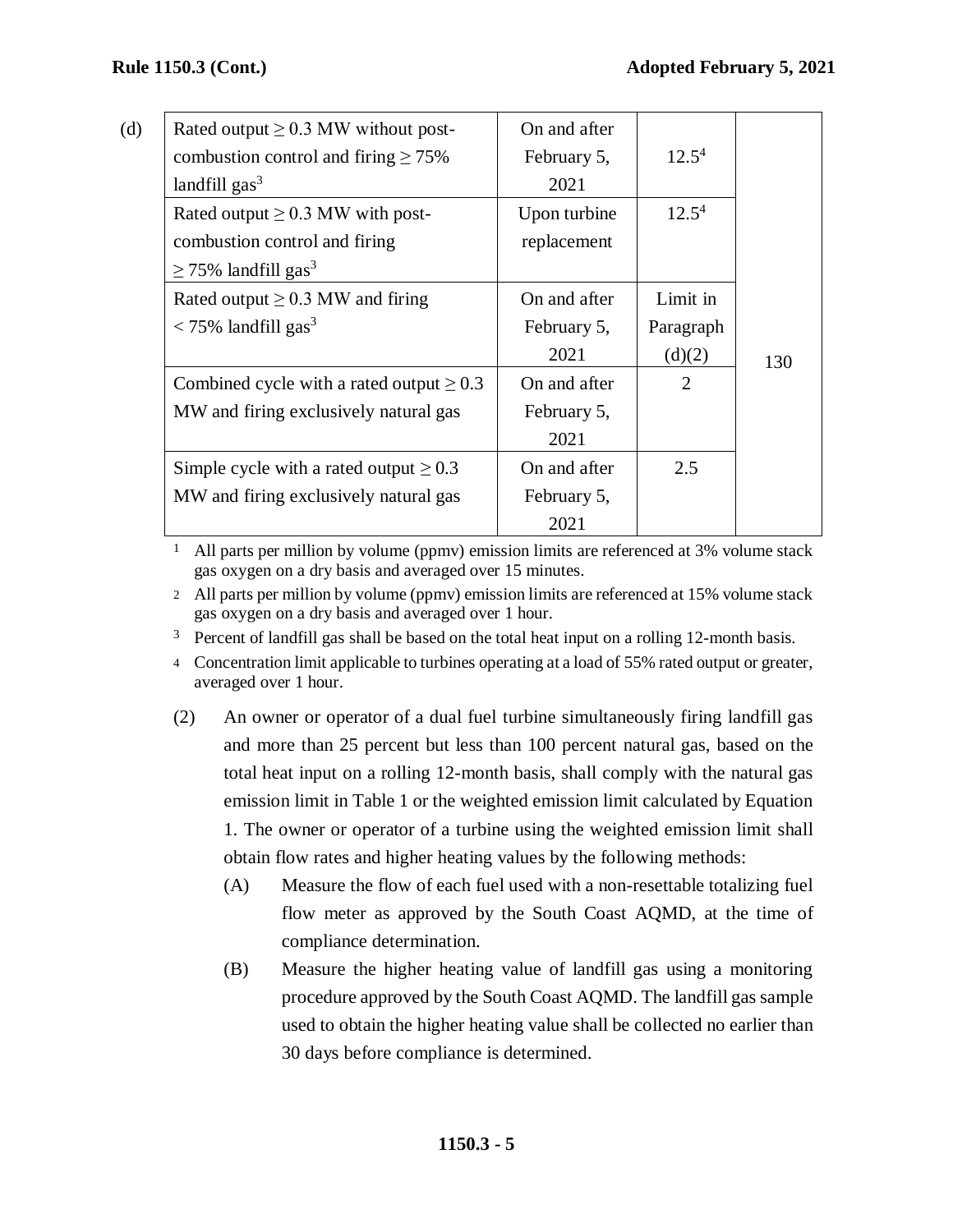(d)

Weighted Limit = 
$$
\frac{(CL_A \times Q_A \times V_A) + (CL_B \times Q_B \times V_B)}{(Q_A \times V_A) + (Q_B \times V_B)}
$$
 (Equation 1)

Where:

 $CL_A =$  compliance limit in Table 1 when firing 75% landfill gas or more  $Q_A$  = higher heating value of landfill gas in Btu per standard cubic foot (scf)  $V_A$  = flow rate of landfill gas in scf per unit of time  $CL<sub>B</sub> =$  compliance limit in Table 1 when firing exclusively natural gas  $Q_B$  = higher heating value of natural gas in Btu per scf  $V_B$  = flow rate of natural gas in scf per unit of time

- (3) An owner or operator of a turbine rated  $\geq$  0.3 MW without post-combustion control or installed after February 5, 2021, firing  $\geq$  75% landfill gas, based on the total heat input on a rolling 12-month basis, shall not exceed the following NOx concentration limits when operating at a load of less than 55 percent rated output, excluding start-up and shutdown periods as specified pursuant to paragraph  $(d)(5)$ :
	- (A) 25 ppmv; and
	- (B) 12.5 ppmv after 300 hours of operation at a load of less than 55 percent rated output per calendar year.
- (4) Averaging Times for Units with CEMS
	- (A) An owner or operator of a boiler or process heater shall meet the applicable emission limits specified in Table 1 averaged over a fixed interval of 1 hour.
	- (B) An owner or operator of a turbine shall meet the applicable emission limits specified in Table 1 or paragraph (d)(2), if applicable, averaged over a fixed interval of 1 hour.
- (5) Startup and Shutdown

An owner or operator of a unit shall meet the following startup and shutdown requirements for that unit, if NOx or CO is discharged into the atmosphere in excess of the limits specified in Table 1 or paragraph  $(d)(2)$ :

- (A) Startup of a boiler or process heater shall not exceed the time period necessary for proper operation of the boiler or process heater or for temperatures to be reached for the proper operation of the emission control equipment. Startup or shutdown shall not exceed 6 six hours.
- (B) An owner or operator of a boiler or process heater with a rated heat input capacity greater than or equal to 5 MMBtu/hr shall submit to the South

#### **1150.3 - 6**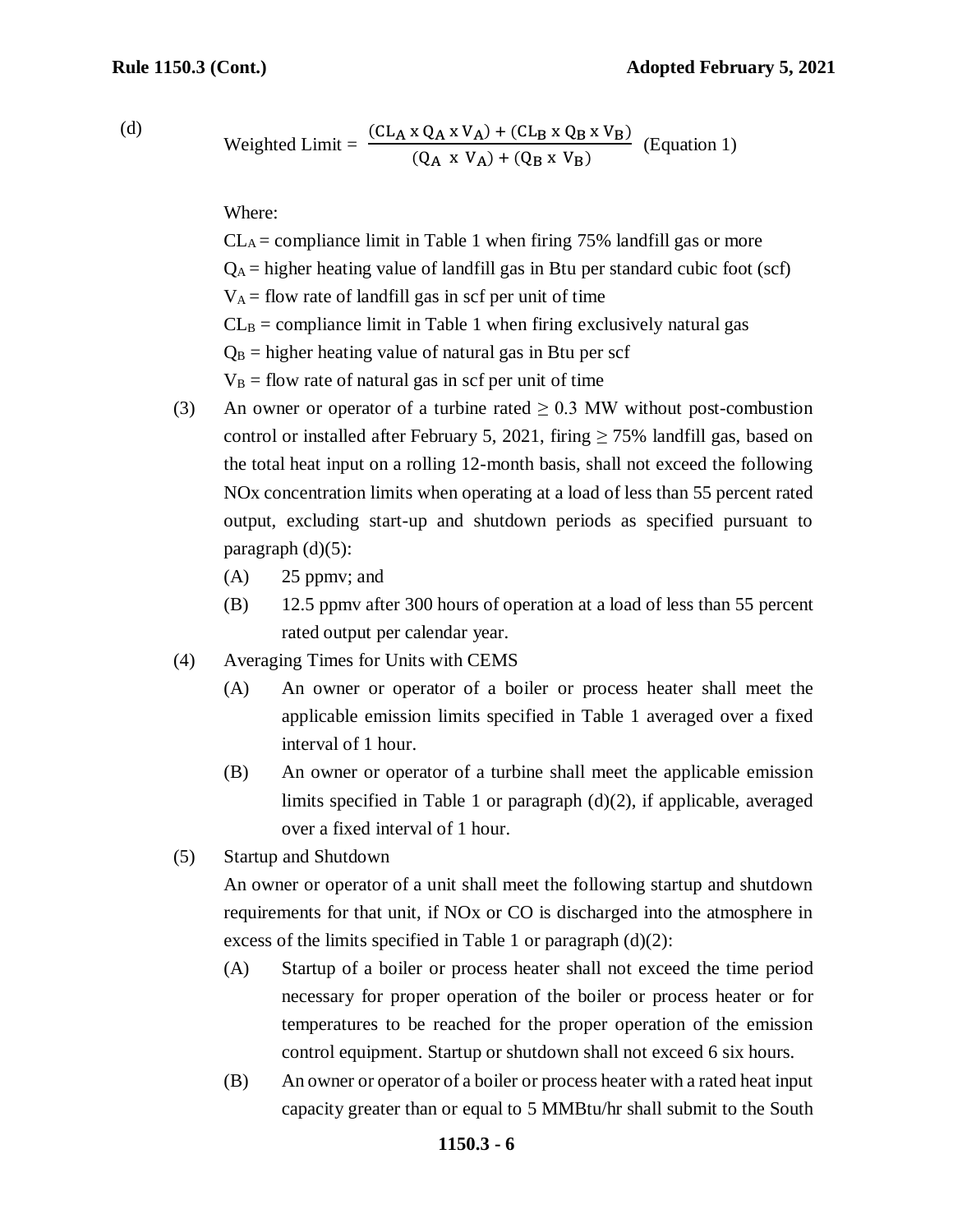(d) Coast AQMD by January 1 of each year, a plan of scheduled startup and shutdown events for that year.

- (i) The number of scheduled startups/shutdowns for a boiler or process heater with a rated heat input capacity of 5 MMBtu/hr to 40 MMBtu/hr shall not exceed 10 per month.
- (ii) The number of scheduled startups/shutdowns for a boiler or process heater with a rated heat input capacity greater than 40 MMBtu/hr shall not exceed 10 per year.
- (C) An owner or operator of a unit subject to subparagraph  $(d)(5)(B)$  shall submit prior notification of scheduled shutdowns and scheduled startups following scheduled shutdowns by submitting the plan required in subparagraph  $(d)(5)(B)$  in a form as specified by the South Coast AQMD. Shutdowns and startups shall be scheduled in pairs with scheduled dates for each. Notification of scheduled startups and shutdowns is required only if an exemption from the emission limit is required. This notification shall contain the following information:
	- (i) Dates and times of the scheduled startup and shutdown and its duration; and
	- (ii) Any other process variables that are appropriate as determined by the South Coast AQMD.
- (D) Startup of a turbine shall not exceed the time period necessary for the proper operation of the turbine or for temperatures to be reached for the proper operation of the emission control equipment. Startup or shutdown shall not exceed 30 minutes for turbines without postcombustion control and shall not exceed 1 hour for turbines with postcombustion control.
- (6) An owner or operator of any turbine shall not burn liquid fuel.
- (e) Source Testing

An owner or operator of a unit shall meet the following source test requirements:

(1) An owner or operator of a unit shall conduct source tests of NOx and CO emissions not monitored by a CEMS in accordance with the schedule in Table 2 no later than the last day of the calendar month that the test is due.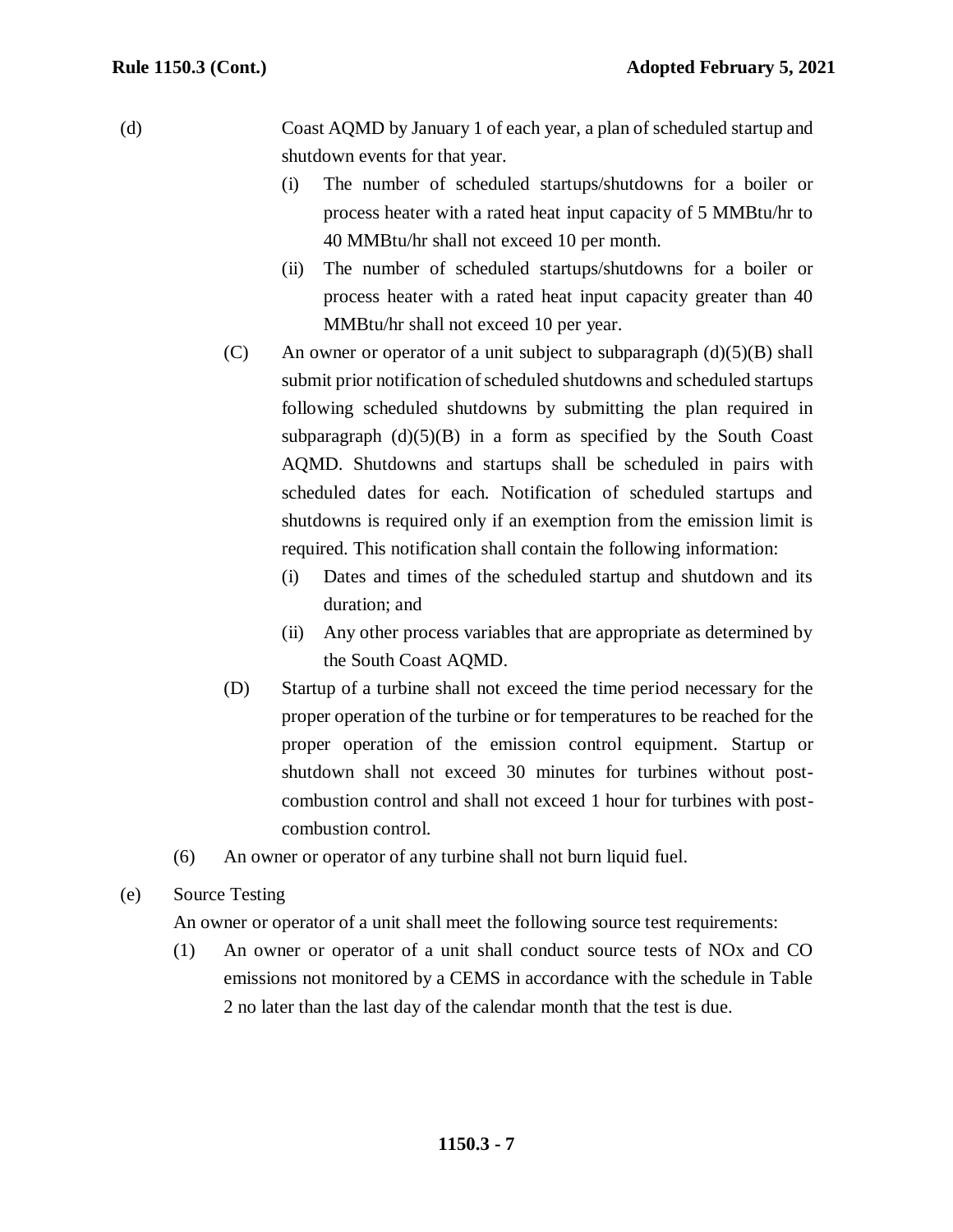|                           |                                 | <b>Elapsed Time Prior</b> |
|---------------------------|---------------------------------|---------------------------|
| <b>Equipment Category</b> | <b>Frequency</b>                | to Conducting             |
|                           |                                 | Source Test <sup>1</sup>  |
| Boilers and process       | Every 5 years from the date the | At least 250              |
| heaters with a rated heat | previous source test was        | operating hours or at     |
| input capacity $> 2$      | performed or required,          | least 30 calendar         |
| MMBtu/hr and $<$ 10       | whichever is earlier            | days                      |
| MMBtu/hr                  |                                 |                           |
| Boilers and process       | Every 3 years from the date the | At least 250              |
| heaters with a rated heat | previous source test was        | operating hours or at     |
| input capacity $\geq 10$  | performed or required,          | least 30 calendar         |
| MMBtu/hr                  | whichever is earlier            | days                      |
| Turbines                  | Every 5 years from the date the | At least 40 operating     |
|                           | previous source test was        | hours or at least 7       |
|                           | performed or required,          | calendar days             |
|                           | whichever is earlier            |                           |

### (e) **TABLE 2 NOx AND CO SOURCE TESTING SCHEDULE**

1 Elapsed time subsequent to any tuning or servicing, unless tuning or servicing is due to an unscheduled repair.

- (A) An owner or operator of a turbine rated less than 2.9 MW may conduct a source test every 8,760 operating hours, in lieu of conducting a source test in accordance with the frequency in Table 2, provided the owner or operator installs a non-resettable hour meter or alternative device which continuously records unit operating hours as approved by the South Coast AQMD.
- (B) If a unit is not in operation on the date the source test is due, an owner or operator shall conduct a source test by the end of seven consecutive days or 15 cumulative days of resumed unit operation.
- (2) An owner or operator of any unit previously not required to conduct an initial source test shall conduct a source test within 12 months from February 5, 2021.
- (3) An owner or operator shall submit a source test protocol for approval no later than 60 days prior to a scheduled source test date and conduct the source test within 90 days after a written approval of the source test protocol is electronically distributed by the South Coast AQMD.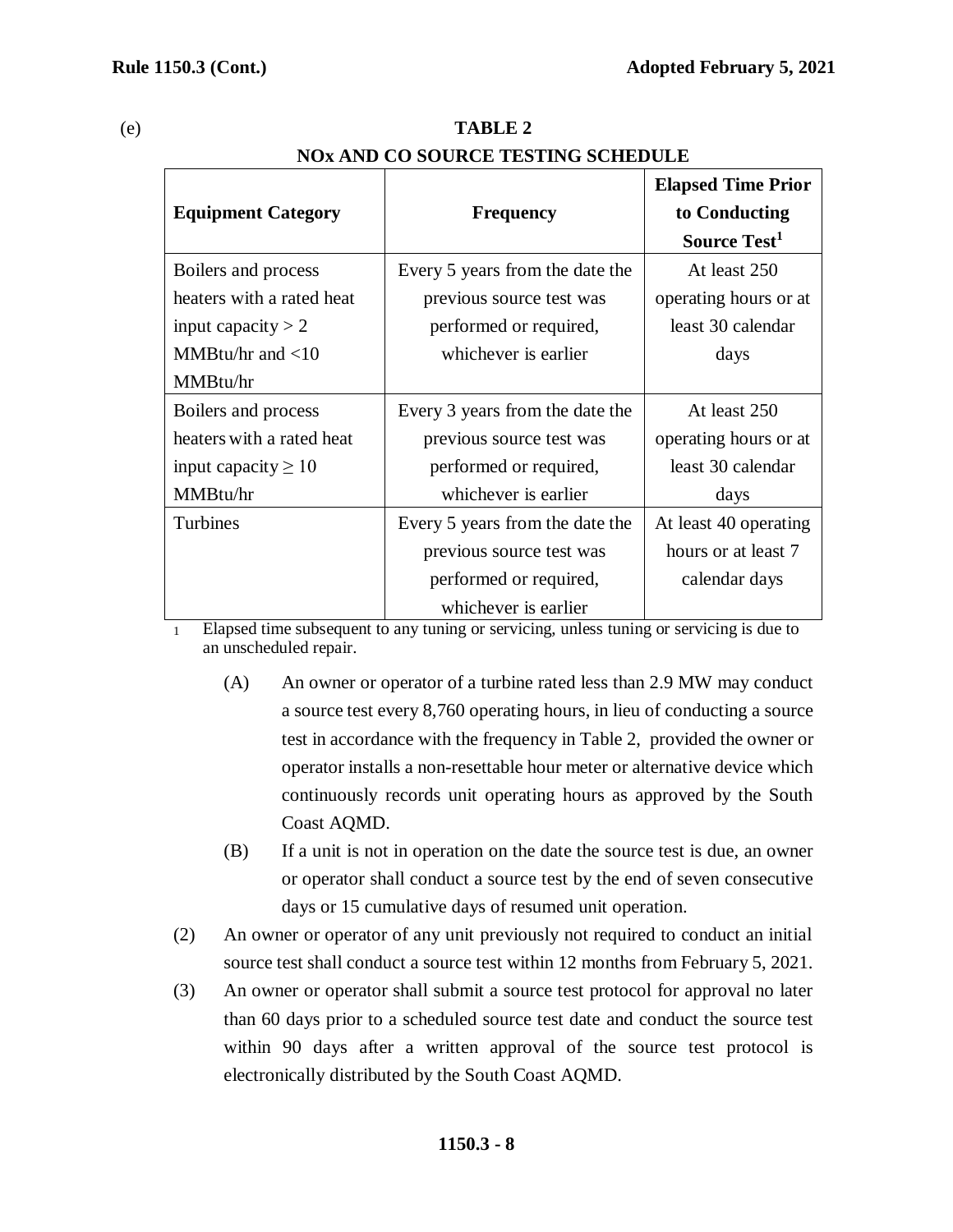- (e) (A) An owner or operator of a unit subject to a previously approved source test protocol shall submit a subsequent protocol if the unit has been altered in a manner that requires a permit alteration, if emission limits for the unit have changed since the previous source test, or if requested by the South Coast AQMD.
	- (4) An owner or operator shall include in the protocol the name, address, and phone number of the unit operator and the South Coast AQMD-approved source testing contractor that will conduct the test(s), the application and permit number(s), a copy of the current valid approved permit(s), emission limits, a description of the unit(s) to be tested, the test methods and procedures to be used, the number of tests to be conducted and under what loads.
	- (5) No later than 30 days prior to conducting a source test, an owner or operator shall notify the South Coast AQMD of the scheduled source test date, unless otherwise approved in writing by the South Coast AQMD. If a scheduled source test is delayed, an owner or operator shall notify the South Coast AQMD within 48 hours from the time an owner or operator knew of the delay. An owner or operator shall provide at least 7 days prior notice of the rescheduled date of the source test or arrange a rescheduled date with the South Coast AQMD by mutual agreement.
	- (6) An owner or operator shall conduct the source tests using a South Coast AQMD approved contractor under the Laboratory Approval Program (LAP) according to the procedures in Table 3.

| <b>Pollutant</b>      | <b>Test Methods</b>                                      |  |
|-----------------------|----------------------------------------------------------|--|
|                       |                                                          |  |
| <b>NO<sub>x</sub></b> | South Coast AQMD Test Methods 100.1 or 7.1               |  |
| <b>CO</b>             | South Coast AQMD Test Methods 100.1 or 10.1, or EPA Test |  |
|                       | Method 10                                                |  |
| $CO2$ and $O2$        | South Coast AQMD Test Method 3.1 or 100.1                |  |

**TABLE 3 SOURCE TESTING METHODS**

(7) An owner or operator shall provide source testing facilities as follows:

(A) Sampling ports adequate for the applicable test methods. This includes constructing the air pollution control system and stack or duct such that pollutant concentrations can be accurately determined by applicable test methods;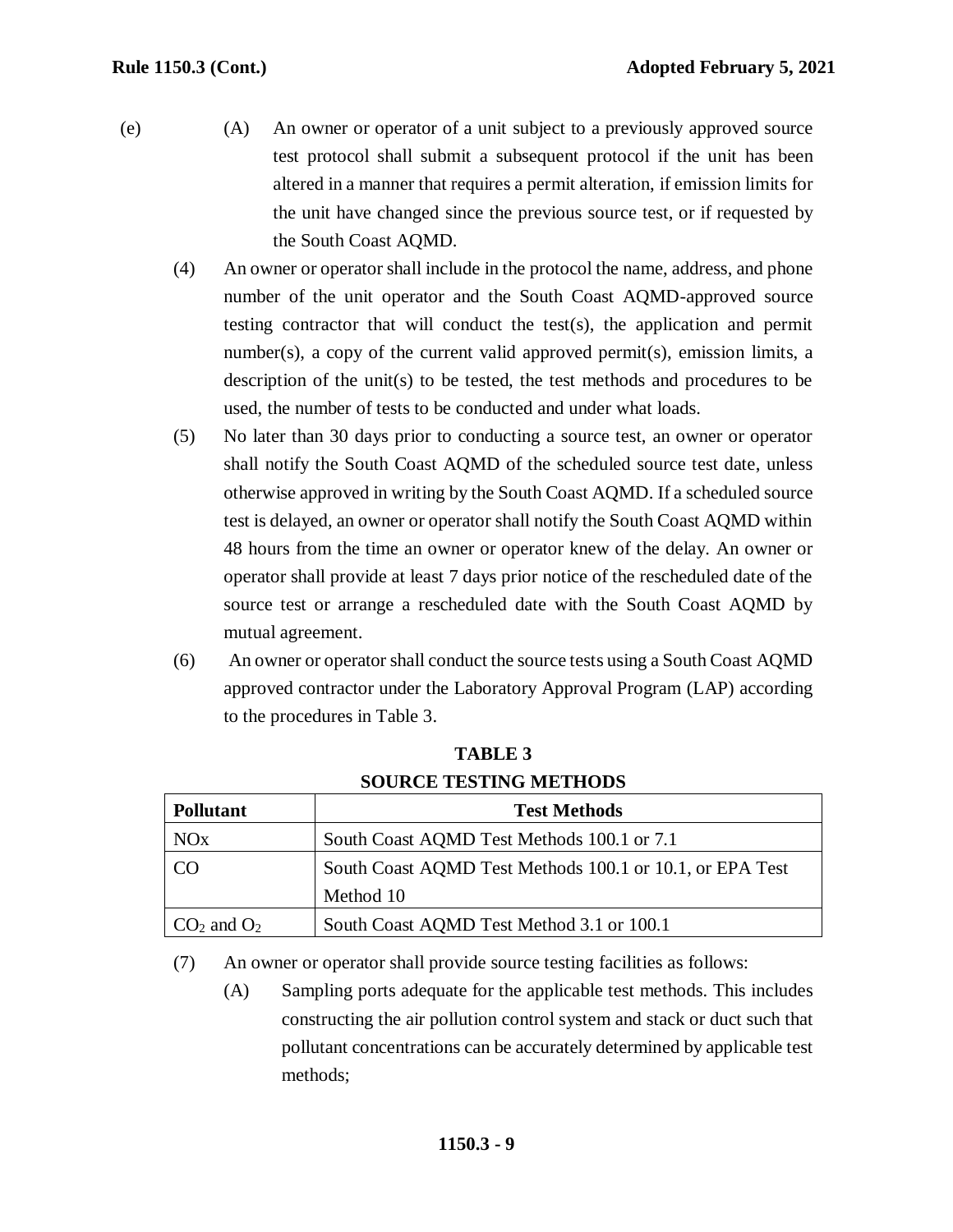- (e) (B) Safe sampling platform(s), scaffolding or mechanical lifts, including safe access, that comply with California General Safety Orders; and
	- (C) Utilities for sampling and testing equipment.
	- (8) The LAP contractor conducting the source test shall make emission determinations in the as-found operating conditions and shall conduct the source test for at least 15 minutes. No compliance determination shall be made during startup, shutdown, or under breakdown conditions.
	- (9) An owner or operator shall submit allsource test reports, including a description of the unit tested, to the South Coast AQMD within 60 days of completion.
- (f) CEMS

Effective March 7, 2021, an owner or operator of a unit that meets the criterion in Table 4 shall install, operate, and maintain in calibration a CEMS, or an equivalent verification system, that complies with Rules 218 and 218.1, or any applicable South Coast AQMD Rule for CEMS certification, operation, monitoring, reporting, and notification.

| Equipment            | <b>Threshold</b>                              | <b>Pollutant</b> |
|----------------------|-----------------------------------------------|------------------|
| <b>Type</b>          |                                               |                  |
| Boilers and          | Rated heat input capacity $\geq 40$           |                  |
| process heaters      | MMBtu/hr and                                  | NOx              |
|                      | Annual heat input > $200 \times 10^9$ Btu per |                  |
|                      | calendar year                                 |                  |
| urbines <sup>'</sup> | Rated output $\geq$ 2.9 MW                    |                  |

**TABLE 4 UNITS REQUIRING CEMS**

- (1) An owner or operator of a turbine required to install a CEMS shall also install equipment that measures and records the following:
	- (A) Flowrate of fuel gases and the ratio of water or steam to fuel added to the combustion chamber or to the exhaust for the reduction of NOx emissions, as applicable;
	- (B) Elapsed time of operation; and
	- (C) Turbine output in MW.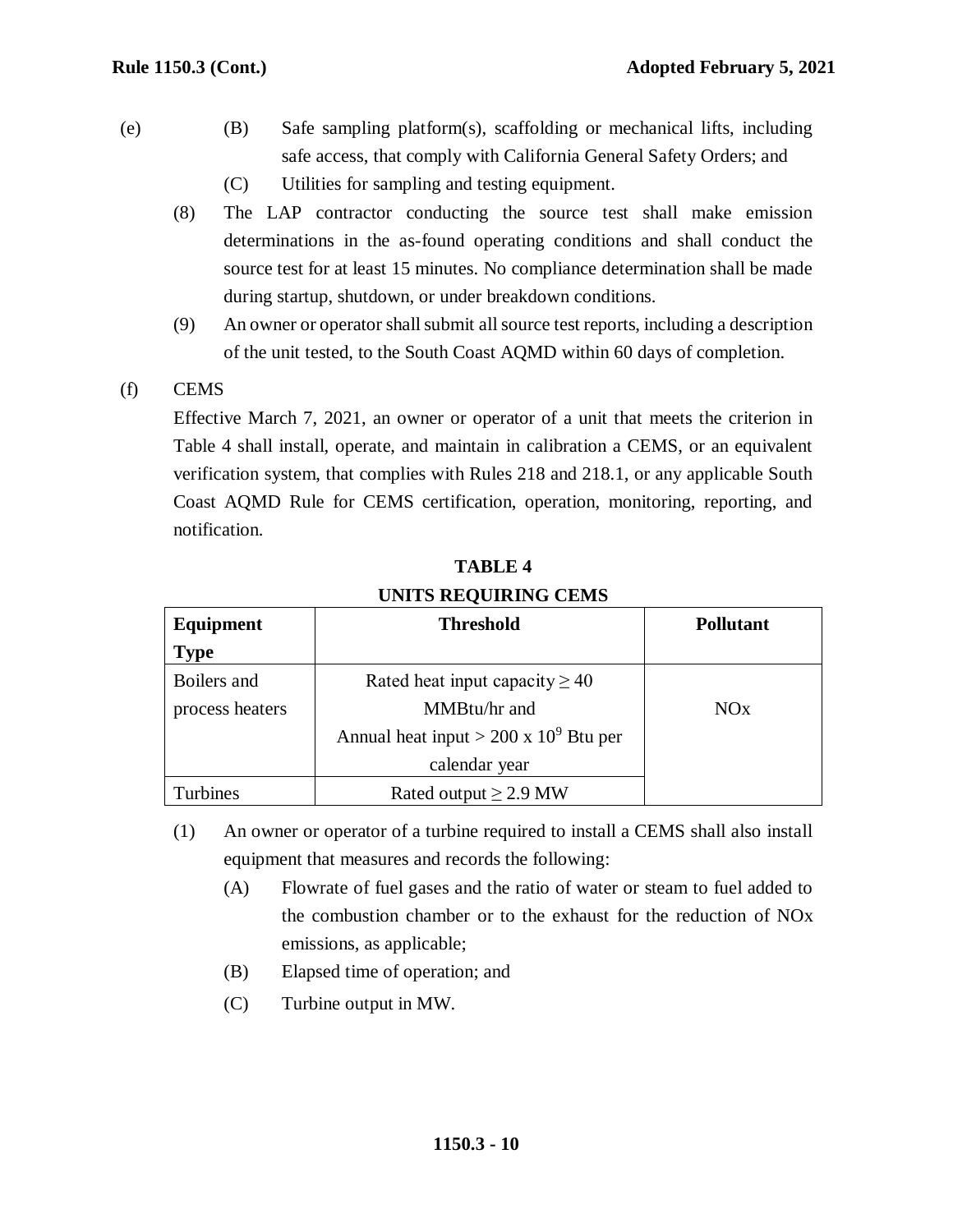(g) Diagnostic Emissions Checks for Boilers and Process Heaters

An owner or operator shall perform diagnostic emissions checks of NOx and CO emissions not monitored by a CEMS, with a portable NOx, CO, and oxygen analyzer that is calibrated, maintained and operated in accordance with manufacturers specifications and recommendations and the South Coast AQMD Combustion Gas Periodic Monitoring Protocol for the Periodic Monitoring of Nitrogen Oxides, Carbon Monoxide, and Oxygen from Combustion Sources Subject to Rules 1110.2, 1146 and 1146.1. The portable analyzer diagnostic emission checks shall only be conducted by a person who has completed an appropriate South Coast AQMD-approved training program in the operation of portable analyzers and has received a certification issued by South Coast AQMD.

- (1) For boilers or process heaters with a rated heat input capacity greater than or equal to 5 MMBtu/hr, an owner or operator shall perform diagnostic emission checks at least monthly or every 750 boiler or process heater operating hours, whichever occurs later. If a boiler or process heater is in compliance with the applicable limit in Table 1 for 3 consecutive diagnostic emission checks, without any adjustments to the oxygen sensor set points, then the boiler or process heater may be checked quarterly or every 2,000 boiler or process heater operating hours, whichever occurs later, until the resulting diagnostic emission check exceeds the applicable limit.
- (2) For boilers or process heaters with a rated heat input capacity less than 5 MMBtu/hr and greater than 2 MMBtu/hr, an owner or operator shall perform diagnostic emission checks at least quarterly or every 2,000 boiler or process heater operating hours, whichever occurs later. If a boiler or process heater is in compliance with the applicable limit in Table 1 for 4 consecutive required diagnostic emission checks, without any adjustments to the oxygen sensor set points, then the boiler or process heater may be checked semi-annually or every 4,000 boiler or process heater operating hours, whichever occurs later, until the diagnostic emission check exceeds the applicable limit.
- (3) A diagnostic emission check that finds the emissions in excess of those allowed by this rule or a permit condition shall not constitute a violation of this rule if an owner or operator corrects the problem and demonstrates compliance with another emission check within 72 hours from the time an owner or operator knew of excess emissions, or reasonably should have known, or shutdown the boiler or process heater by the end of an operating cycle, whichever is sooner.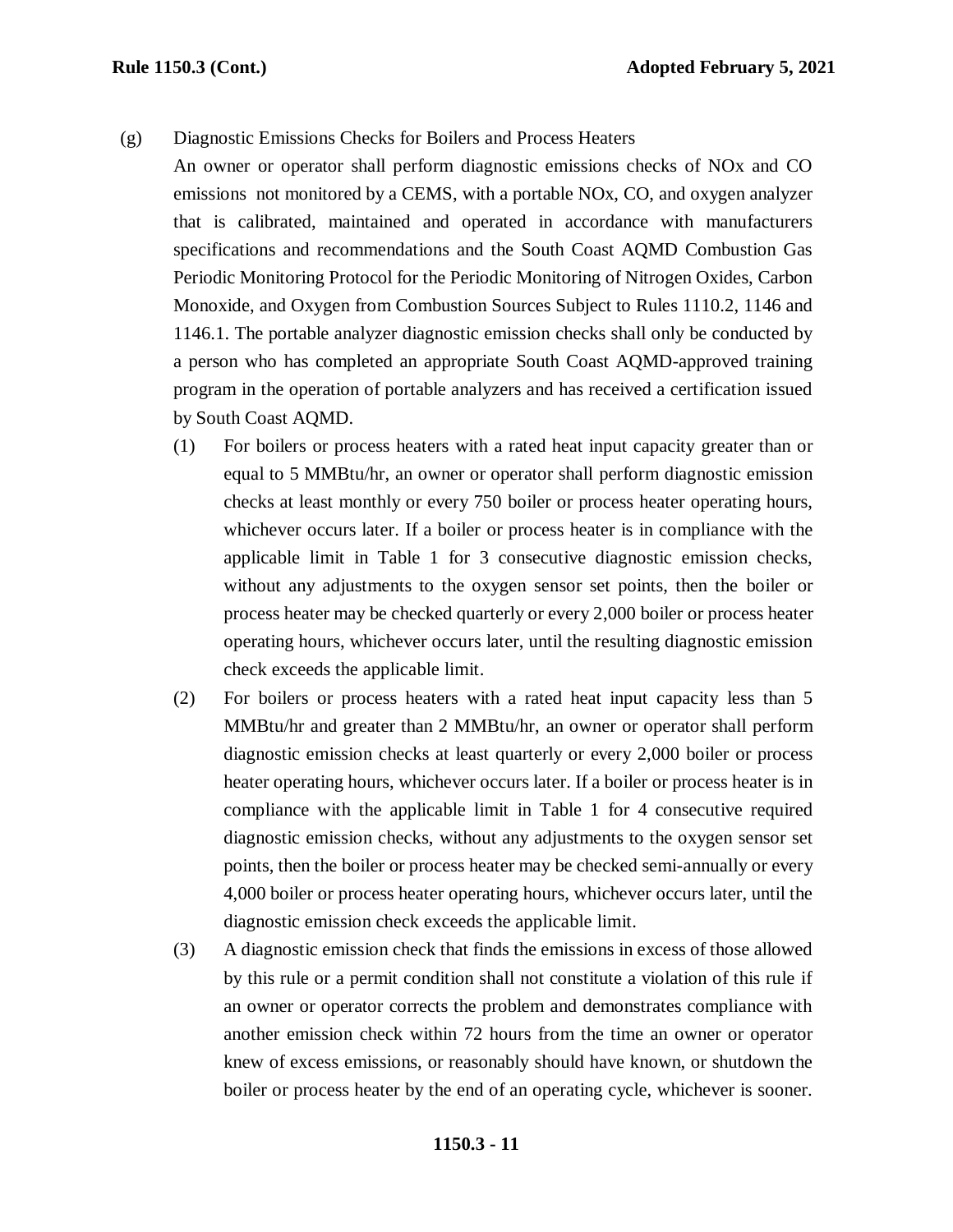- (g) Any diagnostic emission check conducted by South Coast AQMD staff that finds emissions in excess of those allowed by this rule or a permit condition is a violation.
- (h) Recordkeeping

An owner or operator of a unit shall keep and maintain all data logs, monitoring records, including CEMS data, source test reports, and diagnostic emission checks, maintenance, service, and tuning records, and any other information required by this rule, on-site for 5 years. Records shall be made available to the South Coast AQMD upon request.

- (1) Boilers and Process Heaters
	- (A) The owner or operator of a boiler or process heater with a rated heat input capacity greater than or equal to 5 MMBtu/hr shall maintain and keep records of startup and shutdown events.
	- (B) The owner or operator of a boiler or process heater with a rated heat input capacity greater than or equal to 5 MMBtu/hr with CEMS shall keep records of startup and shutdown events that include hour-by-hour fuel gas firing rates, flue gas temperatures, NOx emissions, and any process variables that are appropriate as determined by the South Coast AQMD, during startup and shutdown periods.
- (2) Turbines
	- (A) An owner or operator shall maintain an operating log that includes total hours of operation, type of fuel used, fuel consumption (cubic feet of gas), cumulative hours of operation to date for the calendar year, and the actual startup and shutdown times on a daily basis. The operating log shall specify the daily hours of operation, including the cumulative hours of operation to date for the calendar year at a load less than 55% rated output pursuant to the requirements of paragraph  $(d)(3)$ , if applicable.
	- (B) For emission control systems used to comply with this rule, an owner or operator shall maintain daily records of system operation and maintenance that demonstrates continuous operation and compliance of an emission control device during periods of emission producing activities.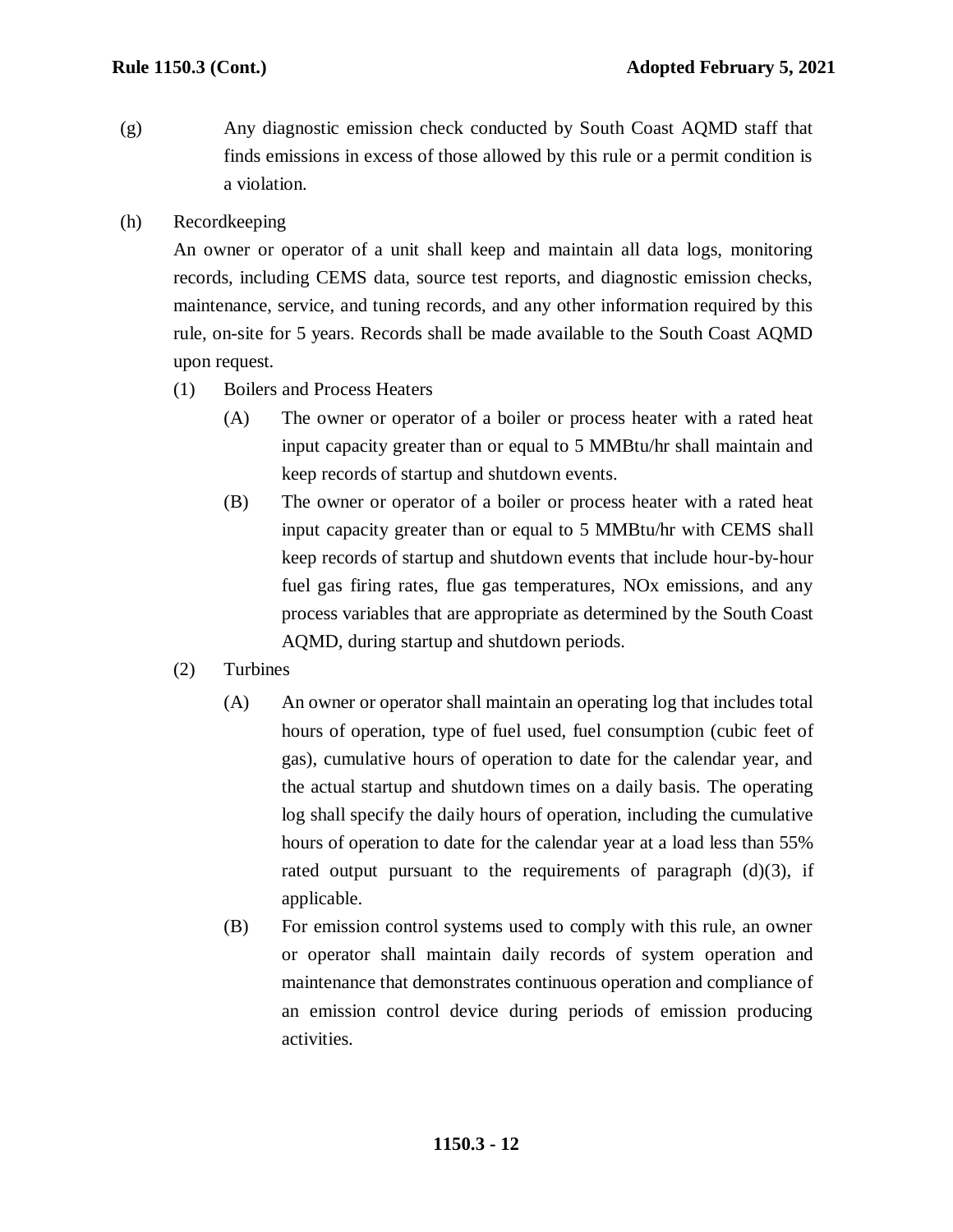- (h) (3) An owner or operator of a unit required to conduct a source test, pursuant to paragraph  $(e)(1)$ , shall maintain records of the hours of operation subsequent to any tuning or servicing, until a source test is conducted.
	- (4) An owner or operator of a unit required to conduct diagnostic emission checks, pursuant to subdivision (g), shall maintain records of the hours of operation between diagnostic emission checks. The records shall contain the date(s) of the diagnostic emission checks, adjustments to the oxygen sensor set points, and any exceedances of the applicable emission limit in Table 1.
- (i) Other Requirements
	- (1) An owner or operator of a boiler, process heater, or turbine rated greater than or equal to 0.3 MW shall install and maintain in proper operation a nonresettable hour meter or alternative device which continuously records unit operating hours as approved by the South Coast AQMD.
- (j) Schedule for Permit Revisions
	- (1) No later than the date a facility's next Title V permit renewal application is due, an owner or operator of a Title V facility shall submit all applicable applications for each existing unit subject to this rule to reflect current rule requirements.
	- (2) An owner or operator of a non-Title V facility shall submit all applicable permit applications for each existing unit subject to this rule on or before July 1, 2024 to reflect current rule requirements.
- (k) Exemptions
	- (1) An owner or operator of any turbine rated greater than or equal to 0.3 MW claiming the following exemptions shall provide verification of meeting the applicable criteria. All records shall be kept on-site for 5 years and made available to South Coast AQMD staff upon request.
		- (A) The provisions of this rule shall not apply to turbines operated exclusively for firefighting and/or flood control.
		- (B) A turbine that operates only as a power source for a facility when the primary power source has been rendered inoperable, except it may not be used for power interruption pursuant to an interruptible power supply agreement, shall not be subject to subdivisions (d) through (j) for that turbine, provided that an owner or operator:
			- (i) Installs and maintains in proper operation a non-resettable engine hour meter;